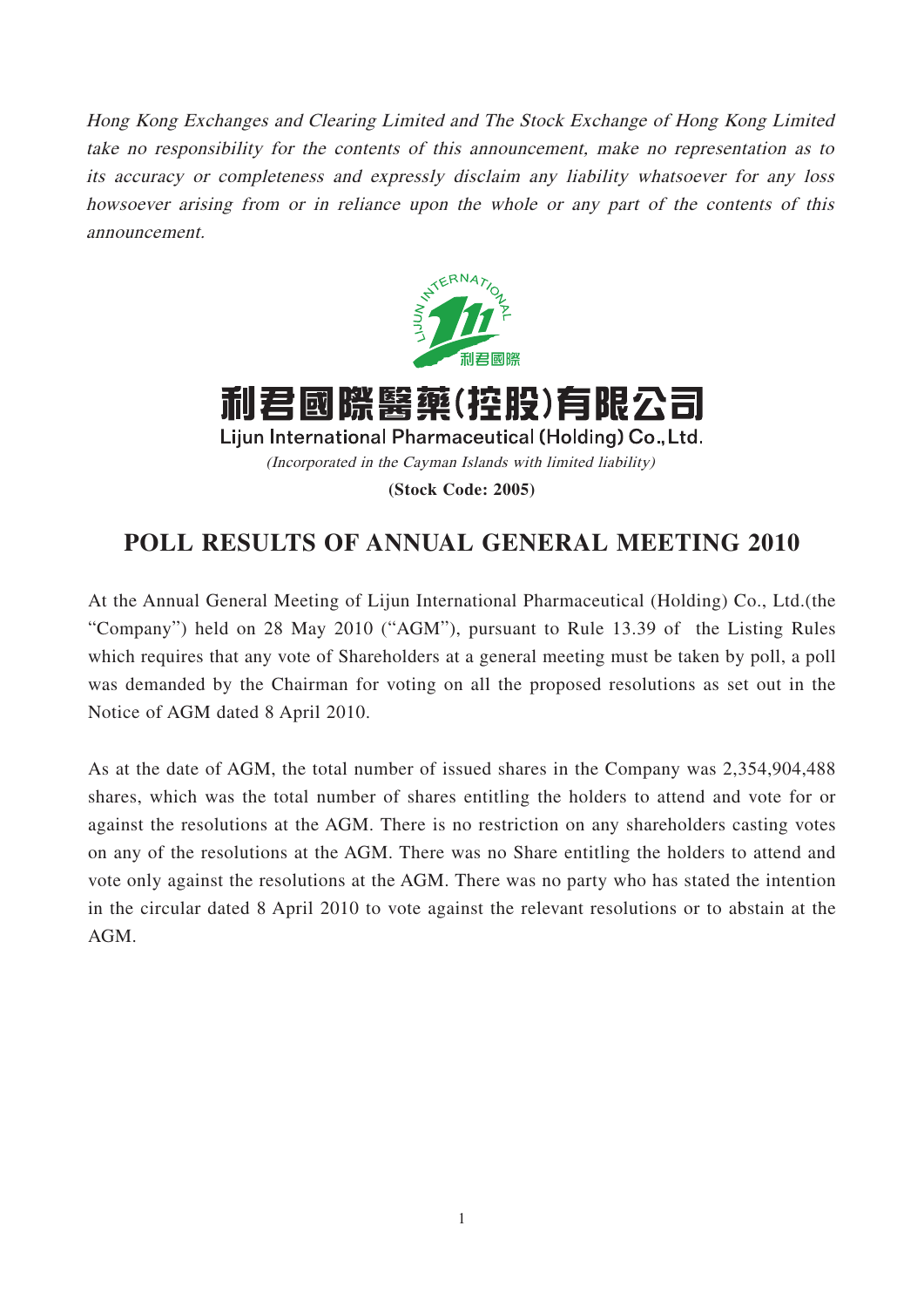The Shareholders and authorised proxies holding an aggregate of 1,585,222,300 Shares, representing 67.32% of the total voting shares, were present at the AGM. The Company's share registrars, namely, Computershare Hong Kong Investor Services Limited, was appointed as the scrutineer at the AGM for the purpose of vote-taking. Set out below are the poll results in respect of the respective resolutions put to the vote at the AGM:

|    |                                                                                                                                                                                                                                                             | No of Shares Voted $(\% )$   |                           |
|----|-------------------------------------------------------------------------------------------------------------------------------------------------------------------------------------------------------------------------------------------------------------|------------------------------|---------------------------|
|    | <b>Resolutions</b>                                                                                                                                                                                                                                          | For                          | <b>Against</b>            |
| 1. | To receive and adopt the audited consolidated financial statements<br>of the Company and its subsidiaries and the reports of the<br>directors of the Company ("Directors") and auditors of the<br>Company ("Auditors") for the year ended 31 December 2009. | 1,585,222,300<br>$(100\%)$   | $\overline{0}$<br>$(0\%)$ |
| 2. | To re-elect Mr. Qu Jiguang as an executive Director.<br>(A)                                                                                                                                                                                                 | 1,581,488,300<br>(99.76%)    | 3,734,000<br>$(0.24\%)$   |
|    | To re-elect Mr. Duan Wei as an executive Director.<br>(B)                                                                                                                                                                                                   | 1,580,068,300<br>(99.67%)    | 5,154,000<br>$(0.33\%)$   |
|    | (C)<br>To re-elect Ms. Zhang Guifu as an executive Director.                                                                                                                                                                                                | 1,580,068,300<br>(99.67%)    | 5,154,000<br>$(0.33\%)$   |
|    | To re-elect Ms. Gao Shuping as an executive Director.<br>(D)                                                                                                                                                                                                | 1,467,110,000<br>$(92.55\%)$ | 118,112,300<br>$(7.45\%)$ |
|    | To re-elect Mr. Wang Yibing as an independent non-<br>(E)<br>executive Director.                                                                                                                                                                            | 1,585,222,300<br>$(100\%)$   | $\theta$<br>$(0\%)$       |
| 3. | To authorise the board of Directors to fix the Director's<br>remuneration.                                                                                                                                                                                  | 1,585,222,300<br>$(100\%)$   | $\theta$<br>$(0\%)$       |
| 4. | To re-appoint PricewaterhouseCoopers as Auditors and to<br>authorise the board of Directors to fix their remuneration.                                                                                                                                      | 1,585,222,300<br>$(100\%)$   | $\overline{0}$<br>$(0\%)$ |
| 5. | To approve a final dividend for the year ended 31 December 2009.                                                                                                                                                                                            | 1,585,222,300<br>$(100\%)$   | $\overline{0}$<br>$(0\%)$ |
| 6. | To grant a general mandate to the Directors to issue new<br>(A)<br>Shares. (Ordinary resolution 6A of the Notice)                                                                                                                                           | 1,464,859,000<br>$(92.41\%)$ | 120,363,300<br>$(7.59\%)$ |
|    | To grant a general mandate to the Directors to repurchase<br>(B)<br>Shares. (Ordinary resolution 6B of the Notice)                                                                                                                                          | 1,585,222,300<br>$(100\%)$   | $\overline{0}$<br>$(0\%)$ |
|    | To extend the general mandate granted to the Directors<br>(C)<br>to issue new Shares by adding the number of the Shares<br>repurchased. (Ordinary resolution 6C of the Notice)                                                                              | 1,464,859,000<br>$(92.41\%)$ | 120,363,300<br>$(7.59\%)$ |